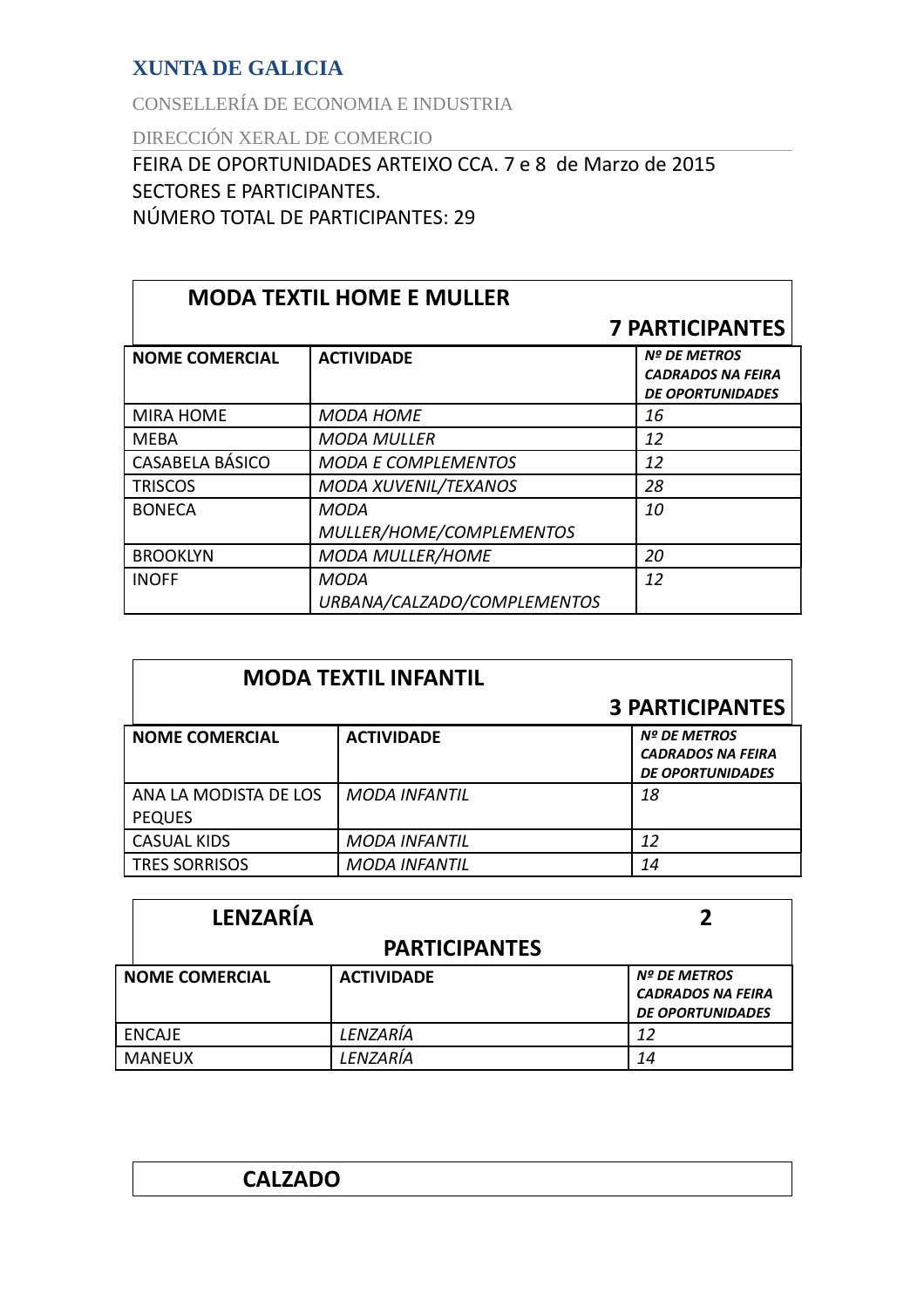## CONSELLERÍA DE ECONOMIA E INDUSTRIA

DIRECCIÓN XERAL DE COMERCIO

|                       |                              | <b>4 PARTICIPANTES</b>   |
|-----------------------|------------------------------|--------------------------|
| <b>NOME COMERCIAL</b> | <b>ACTIVIDADE</b>            | <b>Nº DE METROS</b>      |
|                       |                              | <b>CADRADOS NA FEIRA</b> |
|                       |                              | <b>DE OPORTUNIDADES</b>  |
| <b>PASOS</b>          | <b>CALZADO HOME E MULLER</b> | 16                       |
| <b>RAMOS</b>          | <b>CALZADO HOME E MULLER</b> | 12                       |
| <b>CORRECAMIÑOS</b>   | <b>CALZADO INFANTIL</b>      | 8                        |
| <b>DOUS ANDARES</b>   | <b>CALZADO INFANTIL</b>      | 14                       |

| <b>COSMÉTICA E BELEZA</b> |                          |                                                 |  |
|---------------------------|--------------------------|-------------------------------------------------|--|
| <b>3 PARTICIPANTES</b>    |                          |                                                 |  |
| <b>NOME COMERCIAL</b>     | <b>ACTIVIDADE</b>        | <b>Nº DE METROS</b><br><b>CADRADOS NA FEIRA</b> |  |
|                           |                          | <b>DE OPORTUNIDADES</b>                         |  |
| <b>HUELE A TÍ</b>         | PERFUMES DE EQUIVALENCIA | 4                                               |  |
| <b>MARYKAY</b>            | ASESORAMENTO ESTÉTICO    | 4                                               |  |
| PERFUMERÍA MARUXA         | PERFUMES, COSMETICOS E   | 10                                              |  |
|                           | <b>COMPLEMENTOS</b>      |                                                 |  |

| <b>FOGAR</b>          |                                            |                                                                                                    |
|-----------------------|--------------------------------------------|----------------------------------------------------------------------------------------------------|
|                       |                                            | <b>4 PARTICIPANTES</b>                                                                             |
| <b>NOME COMERCIAL</b> | <b>ACTIVIDADE</b>                          | <b>Nº DE METROS</b><br><b>CADRADOS NA FEIRA</b><br><b>DE OPORTUNIDADES</b><br><b>OPORTUNIDADES</b> |
| <b>PRATOS ROTOS</b>   | <b>MENAXE PARA O FOGAR E</b><br>HOSTELERÍA | 12                                                                                                 |
| <b>NÁTTEX</b>         | <b>MOBLES DE DESCANSO</b>                  | 80                                                                                                 |
| <b>TIEN 21</b>        | <b>ELECTRODOMÉSTICOS</b>                   | 24                                                                                                 |
| <b>SEA</b>            | <b>ELECTRODOMÉSTICOS</b>                   | 4                                                                                                  |

| <b>ARTESANÍA</b>      |                    |                                                 |
|-----------------------|--------------------|-------------------------------------------------|
|                       |                    | 1 PARTICIPANTE                                  |
| <b>NOME COMERCIAL</b> | <b>ACTIVIDADE</b>  | <b>Nº DE METROS</b><br><b>CADRADOS NA FEIRA</b> |
|                       |                    | <b>DE OPORTUNIDADES</b>                         |
| LUZ FERRO             | ARTESANÍA EN COIRO |                                                 |

# **PAN, DOCES, LARPEIRADAS e OUTROS**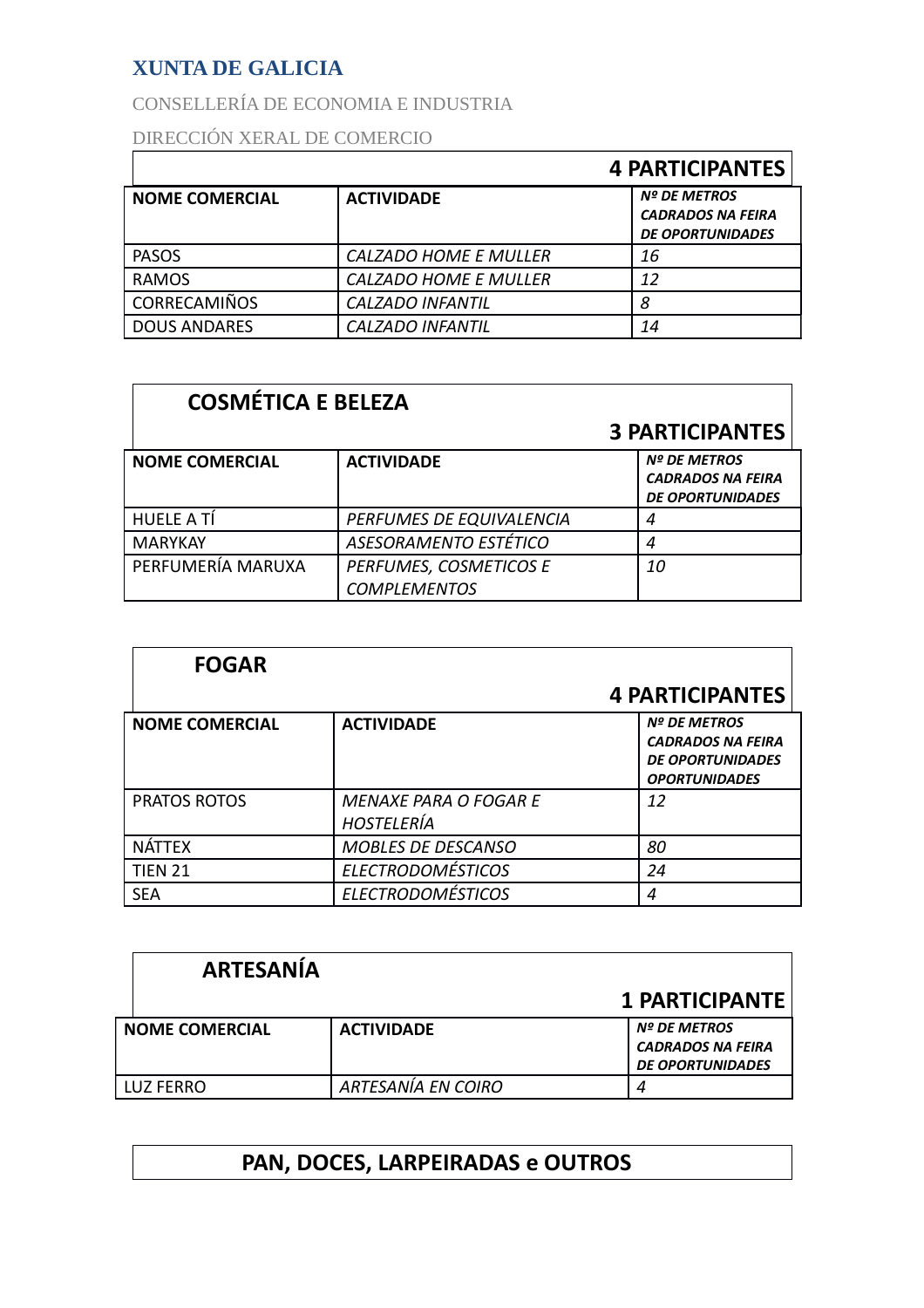#### CONSELLERÍA DE ECONOMIA E INDUSTRIA

# DIRECCIÓN XERAL DE COMERCIO

|                          |                                | <b>4 PARTICIPANTES</b>                                                                             |
|--------------------------|--------------------------------|----------------------------------------------------------------------------------------------------|
| <b>NOME COMERCIAL</b>    | <b>ACTIVIDADE</b>              | <b>Nº DE METROS</b><br><b>CADRADOS NA FEIRA</b><br><b>DE OPORTUNIDADES</b><br><b>OPORTUNIDADES</b> |
| PANADERÍA GESTAL         | PANADERÍA                      | 16                                                                                                 |
| <b>CLAIRE'S CUPCAKES</b> | <b>REPOSTERÍA</b>              | 6                                                                                                  |
| <b>XIANA</b>             | <b>LARPEIRADAS</b>             | 8                                                                                                  |
| <b>BATA DE GUATA</b>     | VENTA DE ANTIGÜIDADES E AMBIGÚ | 8                                                                                                  |

| <b>SEGUROS</b>        |                           |                                                                            |
|-----------------------|---------------------------|----------------------------------------------------------------------------|
|                       |                           | <b>1 PARTICIPANTE</b>                                                      |
| <b>NOME COMERCIAL</b> | <b>ACTIVIDADE</b>         | <b>Nº DE METROS</b><br><b>CADRADOS NA FEIRA</b><br><b>DE OPORTUNIDADES</b> |
| <b>RACC</b>           | <b>AXENCIA DE SEGUROS</b> | h                                                                          |